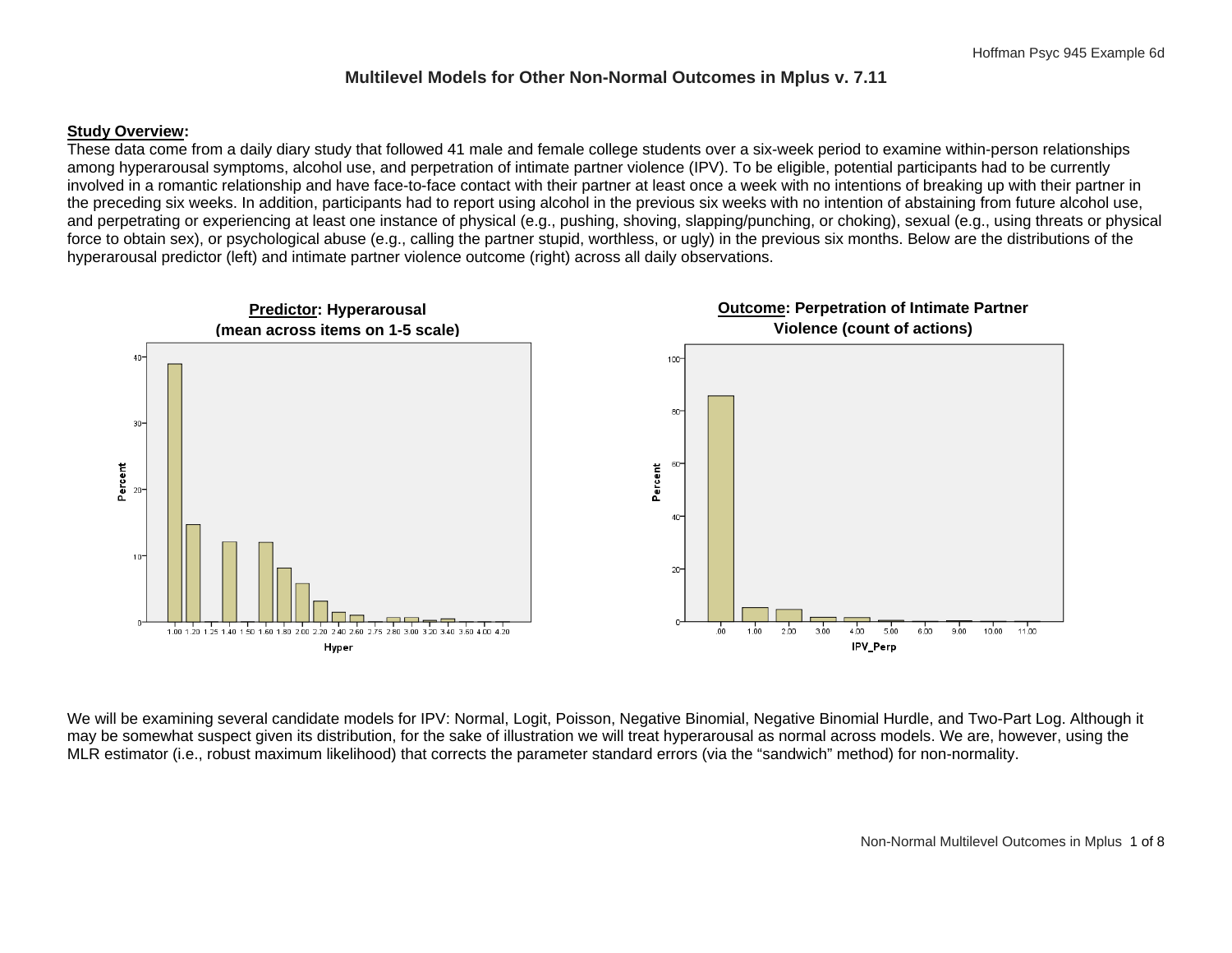## **Model 1: Normal Response Distribution**

| TITLE: Model 1: Normal Response Distribution                      | MODEL RESULTS                                                          |  |  |  |  |  |
|-------------------------------------------------------------------|------------------------------------------------------------------------|--|--|--|--|--|
| DATA:<br>FILE IS MPlusData.csv:                                   | Two-Tailed                                                             |  |  |  |  |  |
| <b>VARIABLE:</b><br>NAMES ARE ID hyper alc perp perpr;            | Estimate<br>P-Value<br>S.E. Est./S.E.                                  |  |  |  |  |  |
| USEVARIABLES ARE hyper perp;                                      | Within Level                                                           |  |  |  |  |  |
| MISSING ARE ALL (-99);                                            |                                                                        |  |  |  |  |  |
| CLUSTER IS ID:                                                    | FOR EVERY UNIT INCREASE IN HYPER, PERP INCREASES BY .396               |  |  |  |  |  |
| ! No extra code here means we assume each item response is normal | IF YOU EXPERIENCE MORE HYPER IN COMPARISON TO OWN MEAN, THEN MORE PERP |  |  |  |  |  |
| DEFINE:<br>CENTER hyper (GRANDMEAN) ;                             | IPV THAT DAY                                                           |  |  |  |  |  |
| $ANALYSIS:$ ESTIMATOR IS MLR; TYPE = TWOLEVEL RANDOM;             | PERP<br>ON                                                             |  |  |  |  |  |
|                                                                   | 0.396<br>3.547<br>0.000<br><b>HYPER</b><br>0.112                       |  |  |  |  |  |
| <b>MODEL:</b>                                                     |                                                                        |  |  |  |  |  |
| <b>%WITHIN%</b>                                                   | RESIDUAL VARIANCE (NOTHING PREDICTING HYPER)                           |  |  |  |  |  |
| ! Level-1 residual variances<br>hyper* perp*;                     | Variances                                                              |  |  |  |  |  |
| perp ON hyper*; ! Level-1 relationship (within person)            | <b>HYPER</b><br>0.132<br>0.024<br>5.577<br>0.000                       |  |  |  |  |  |
|                                                                   |                                                                        |  |  |  |  |  |
| <b>&amp;BETWEEN%</b>                                              | RESIDUAL LEFT OVER VARIANCE (PERP IS PREDICTED BY HYPER)               |  |  |  |  |  |
| hyper* perp*;<br>! Level-2 random intercept variances             | Residual Variances                                                     |  |  |  |  |  |
| [hyper* perp*];   Fixed intercepts                                | 0.242<br>PERP<br>0.783<br>3.230<br>0.001                               |  |  |  |  |  |
| perp ON hyper*; ! Level-2 relationship (between person)           |                                                                        |  |  |  |  |  |
|                                                                   | Between Level                                                          |  |  |  |  |  |
| Estimated Intraclass Correlations for the Y Variables             |                                                                        |  |  |  |  |  |
| Intraclass<br>Intraclass                                          | EXPERIENCING MORE HYPER IN COMPARISON TO OTHER PERSONS DOES NOT        |  |  |  |  |  |
| Variable Correlation Variable Correlation                         | SIGNIFICANTLY PREDICT PERP OF IPV                                      |  |  |  |  |  |
| 0.464<br>PERP<br>0.521<br><b>HYPER</b>                            | PERP<br>ON                                                             |  |  |  |  |  |
|                                                                   | <b>HYPER</b><br>0.850<br>0.465<br>1.828<br>0.067                       |  |  |  |  |  |
| 8<br>Number of Free Parameters                                    |                                                                        |  |  |  |  |  |
| Loglikelihood                                                     | FIXED INTERCEPT FOR HYPER                                              |  |  |  |  |  |
| $-1385.261$<br>H0 Value                                           | (HYPER IS UNCONDITIONAL SINCE IT IS NOT BEING PREDICTED BY ANYTHING)   |  |  |  |  |  |
| HO Scaling Correction Factor<br>7.021                             | Means                                                                  |  |  |  |  |  |
| for MLR                                                           | 0.034<br>0.055<br>0.536<br>HYPER<br>0.618                              |  |  |  |  |  |
| H1 Value<br>$-1385.261$                                           |                                                                        |  |  |  |  |  |
| H1 Scaling Correction Factor<br>7.021                             | FIXED INTERCEPT (CONDITIONAL ON HYPER: IS AMOUNT OF IPV PERPETRATED BY |  |  |  |  |  |
| for MLR                                                           | SOMEONE AVERAGE ON HYPER ACROSS DAYS)                                  |  |  |  |  |  |
|                                                                   | Intercepts                                                             |  |  |  |  |  |
| Information Criteria                                              | PERP<br>0.561<br>0.146<br>3.848<br>0.000                               |  |  |  |  |  |
| Akaike (AIC)<br>2786.522                                          |                                                                        |  |  |  |  |  |
| Bayesian (BIC)<br>2826.243                                        | RANDOM INTERCEPT VARIANCE (NOTHING PREDICTING HYPER)                   |  |  |  |  |  |
| 2800.833<br>Sample-Size Adjusted BIC                              | Variances                                                              |  |  |  |  |  |
| $(n^* = (n + 2) / 24)$                                            | 0.025<br>0.000<br><b>HYPER</b><br>0.115<br>4.663                       |  |  |  |  |  |
|                                                                   |                                                                        |  |  |  |  |  |
| Chi-Square Test of Model Fit                                      | RANDOM INTERCEPT LEFT OVER VARIANCE (PERP IS PREDICTED BY HYPER)       |  |  |  |  |  |
| $0.000*$<br>Value                                                 | Residual Variances                                                     |  |  |  |  |  |
| Degrees of Freedom<br>$\Omega$                                    | 0.793<br>0.460<br>1.725<br>PERP<br>0.084                               |  |  |  |  |  |
| P-Value<br>0.0000                                                 |                                                                        |  |  |  |  |  |
| Scaling Correction Factor<br>1,000                                |                                                                        |  |  |  |  |  |
| for MLR                                                           |                                                                        |  |  |  |  |  |
| RMSEA (Root Mean Square Error Of Approximation)                   |                                                                        |  |  |  |  |  |
| Estimate<br>0.000                                                 |                                                                        |  |  |  |  |  |
| CFI/TLI                                                           |                                                                        |  |  |  |  |  |
| CFI<br>1,000                                                      |                                                                        |  |  |  |  |  |
| 1,000<br>TLI                                                      |                                                                        |  |  |  |  |  |

Non-Normal Multilevel Outcomes in Mplus 2 of 8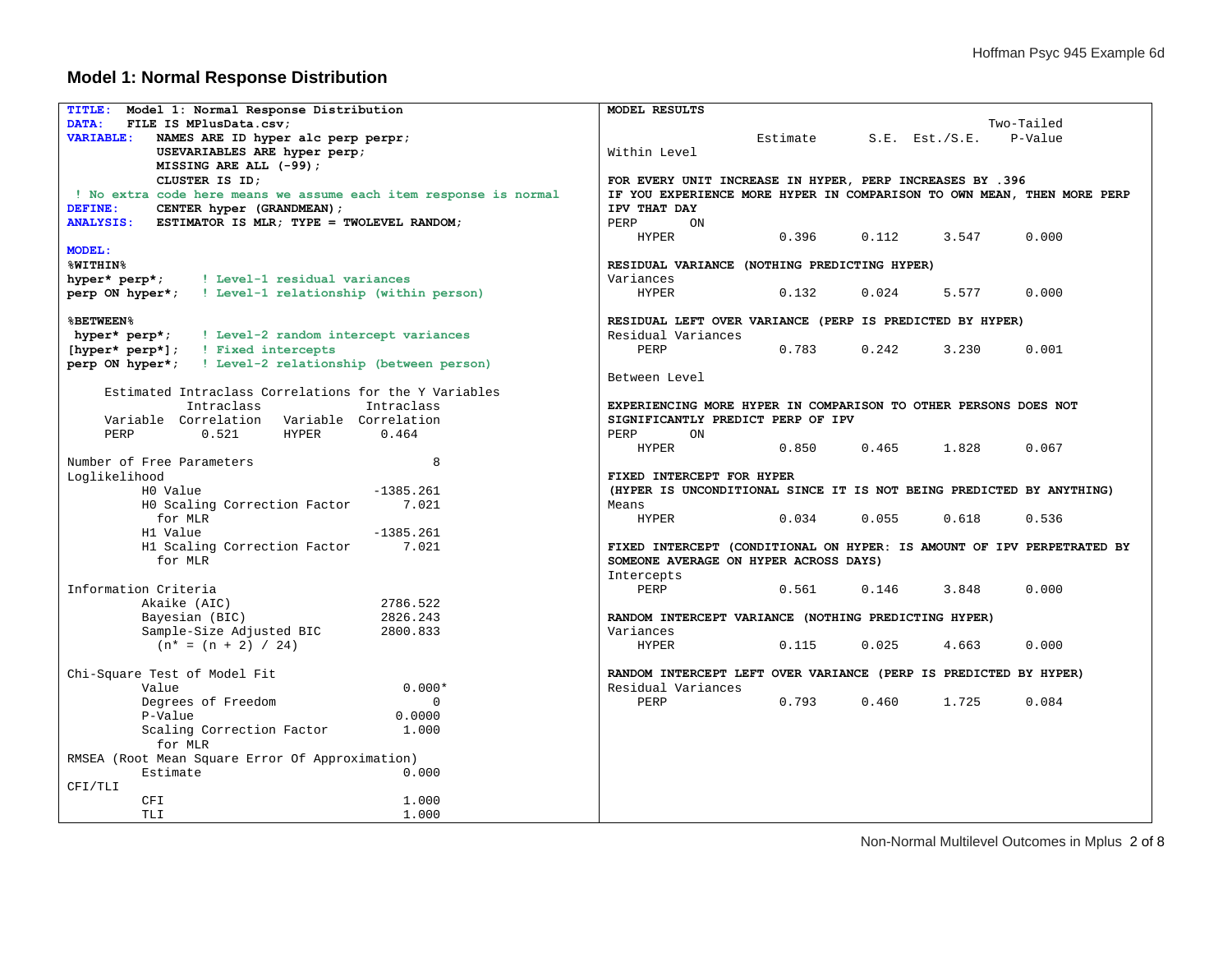## **Model 2: Logit Model**

| Model 2: Logit Model<br><b>TITLE:</b>                              | MODEL RESULTS                                                           |  |  |  |  |  |
|--------------------------------------------------------------------|-------------------------------------------------------------------------|--|--|--|--|--|
| DATA:<br>FILE IS MPlusData.csv;                                    | Two-Tailed                                                              |  |  |  |  |  |
|                                                                    | Estimate<br>P-Value<br>$S.E.$ Est./ $S.E.$                              |  |  |  |  |  |
| NAMES ARE ID hyper alc perp perpr;<br><b>VARIABLE:</b>             | Within Level                                                            |  |  |  |  |  |
| USEVARIABLES ARE hyper perpr;                                      |                                                                         |  |  |  |  |  |
| MISSING ARE ALL (-99);                                             | PREDICTING WHETHER OR NOT A PERSON WILL PERPETRATE MORE THAN USUAL:     |  |  |  |  |  |
| CLUSTER IS ID:                                                     | FOR EVERY UNIT INCREASE IN HYPER, THE LOGIT OF PERPR INCREASES BY 1.55  |  |  |  |  |  |
| CATEGORICAL IS perpr;                                              | PERPR<br>ON                                                             |  |  |  |  |  |
| ! Perp is now binary only                                          | <b>HYPER</b><br>1.547<br>0.436<br>3.547<br>0.000                        |  |  |  |  |  |
| CENTER hyper (GRANDMEAN) ;<br>DEFINE:                              |                                                                         |  |  |  |  |  |
|                                                                    | RESIDUAL VARIANCE (NOTHING PREDICTING HYPER)                            |  |  |  |  |  |
| <b>ANALYSIS:</b><br>ESTIMATOR IS MLR; TYPE = TWOLEVEL RANDOM;      | Variances                                                               |  |  |  |  |  |
|                                                                    | 0.132<br>0.024<br>5.578<br>0.000<br><b>HYPER</b>                        |  |  |  |  |  |
|                                                                    |                                                                         |  |  |  |  |  |
| <b>MODEL:</b>                                                      | Between Level                                                           |  |  |  |  |  |
| <b>%WITHIN%</b>                                                    |                                                                         |  |  |  |  |  |
| hyper*;<br>! Level-1 residual variance for hyper only              | INTERCEPT VARIANCE IN HYPER HAS BEEN 'MOVED' TO BHYPER TO TRICK MPLUS   |  |  |  |  |  |
|                                                                    |                                                                         |  |  |  |  |  |
| ! Level-1 relationship (within person)<br>perpr ON hyper*;         | BHYPER<br>BY                                                            |  |  |  |  |  |
|                                                                    | 0.000<br><b>HYPER</b><br>1,000<br>999.000<br>999.000                    |  |  |  |  |  |
| <b>&amp;BETWEEN%</b>                                               |                                                                         |  |  |  |  |  |
| Bhyper BY hyper@1; ! Separate hyper using latent variable "Bhyper" | PREDICT RANDOM INTERCEPT: IF MORE HYPER THAN OTHERS, AMOUNT OF VIOLENCE |  |  |  |  |  |
| hyper@0 Bhyper*; ! Level-2 random intercept variance is now Bhyper | PERPETRATED INCREASES BY .50 FOR EVERY UNIT INCREASE IN HYPER (NON-SIG) |  |  |  |  |  |
| [hyper@0 Bhyper*]; ! Fixed intercept is now from Bhyper            | PERPR<br>ON                                                             |  |  |  |  |  |
| ! Level-2 random intercept variance<br>perpr*;                     | <b>BHYPER</b><br>0.503<br>0.840<br>0.598<br>0.544                       |  |  |  |  |  |
| [perpr\$1];<br>! Threshold (opposite of fixed intercept in logits) |                                                                         |  |  |  |  |  |
| perpr ON Bhyper*; ! Level-2 relationship (between person)          | FIXED INTERCEPT FOR HYPER HAS BEEN 'MOVED' TO BHYPER TO TRICK MPLUS     |  |  |  |  |  |
|                                                                    | Intercepts                                                              |  |  |  |  |  |
| Number of Free Parameters<br>7                                     | 0.000<br><b>HYPER</b><br>0.000<br>999.000<br>999.000                    |  |  |  |  |  |
|                                                                    | Means                                                                   |  |  |  |  |  |
| Loglikelihood                                                      | 0.034<br>0.056<br>0.540<br><b>BHYPER</b><br>0.613                       |  |  |  |  |  |
| $-712.033$<br>HO Value                                             |                                                                         |  |  |  |  |  |
| 3.178<br>H0 Scaling Correction Factor                              | LOGIT OF THE PROBABILITY OF NOT PERPETRATING VIOLENCE ON AVERAGE ACROSS |  |  |  |  |  |
| for MLR                                                            | DAYS FOR SOMEONE WHO IS AT MEAN HYPER RELATIVE TO OTHERS                |  |  |  |  |  |
|                                                                    | Thresholds                                                              |  |  |  |  |  |
| Information Criteria                                               | PERPR\$1<br>1.996<br>0.272<br>7.328<br>0.000                            |  |  |  |  |  |
| 1438.067<br>Akaike (AIC)                                           |                                                                         |  |  |  |  |  |
| 1472.823<br>Bayesian (BIC)                                         | RANDOM INTERCEPT VARIANCE (NOTHING PREDICTING IT)                       |  |  |  |  |  |
| 1450.589<br>Sample-Size Adjusted BIC                               | Variances                                                               |  |  |  |  |  |
| $(n* = (n + 2) / 24)$                                              | BHYPER<br>0.025<br>0.000<br>0.114<br>4.657                              |  |  |  |  |  |
|                                                                    |                                                                         |  |  |  |  |  |
|                                                                    | RANDOM INTERCEPT LEFT OVER VARIANCE (PERP IS PREDICTED BY HYPER)        |  |  |  |  |  |
|                                                                    | Residual Variances                                                      |  |  |  |  |  |
|                                                                    | 0.711<br>PERPR<br>1.843<br>2.592<br>0.010                               |  |  |  |  |  |
|                                                                    | 0.000<br>0.000<br>999.000<br>999.000<br><b>HYPER</b>                    |  |  |  |  |  |
|                                                                    |                                                                         |  |  |  |  |  |
|                                                                    |                                                                         |  |  |  |  |  |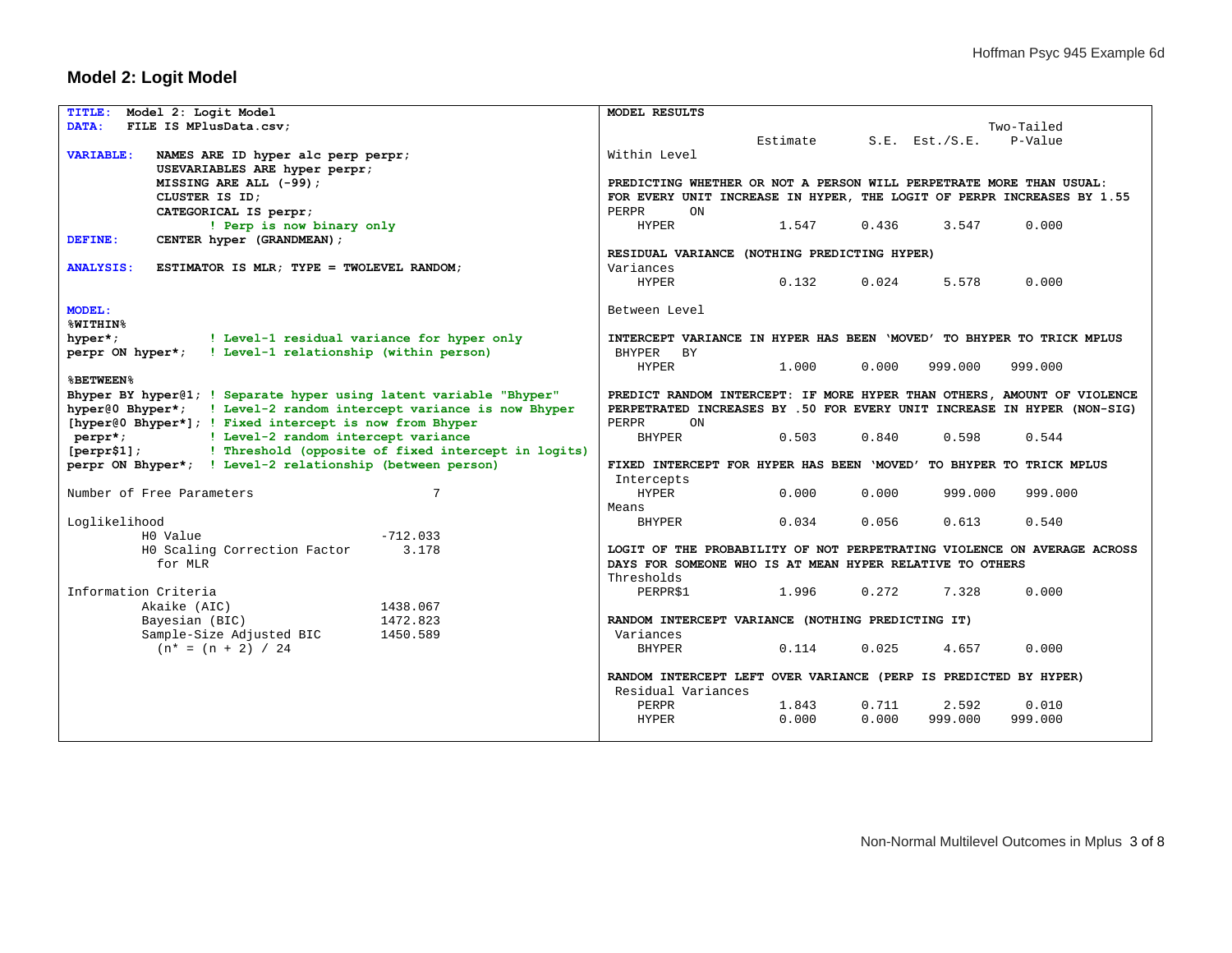#### **Model 3a: Poisson Model**

| <b>TITLE:</b><br>Model 3a and 3b:                                     | MODEL RESULTS                                                          |  |  |  |  |  |  |
|-----------------------------------------------------------------------|------------------------------------------------------------------------|--|--|--|--|--|--|
| Poisson and Negative Binomial (Predicting Log of Count)               | Two-Tailed                                                             |  |  |  |  |  |  |
|                                                                       | Estimate<br>P-Value<br>$S.E.$ Est./ $S.E.$                             |  |  |  |  |  |  |
| DATA:<br>FILE IS MPlusData.csv;                                       |                                                                        |  |  |  |  |  |  |
|                                                                       | Within Level                                                           |  |  |  |  |  |  |
| <b>VARIABLE:</b><br>NAMES ARE ID hyper alc perp perpr;                |                                                                        |  |  |  |  |  |  |
| USEVARIABLES ARE hyper perp;                                          | PREDICTING LOG COUNT OF HOW MUCH SOMEONE PERPS MORE THAN USUAL WHEN    |  |  |  |  |  |  |
| MISSING ARE ALL (-99);                                                | HYPER IS MORE THAN USUAL (MARGINALLY SIGNIFICANT)                      |  |  |  |  |  |  |
| CLUSTER IS ID:                                                        | PERP<br>ON                                                             |  |  |  |  |  |  |
| COUNT IS perp $(p)$ ;                                                 | 0.488<br>0.250<br>1.952<br>0.051<br><b>HYPER</b>                       |  |  |  |  |  |  |
| ! Now perp is poisson                                                 |                                                                        |  |  |  |  |  |  |
|                                                                       | RESIDUAL VARIANCE (NOTHING PREDICTING HYPER)                           |  |  |  |  |  |  |
| DEFINE:<br>CENTER hyper (GRANDMEAN) ;                                 | Variances                                                              |  |  |  |  |  |  |
|                                                                       | 0.132<br>0.024<br>5.577<br>0.000<br><b>HYPER</b>                       |  |  |  |  |  |  |
| <b>ANALYSIS:</b><br>ESTIMATOR IS MLR; TYPE = TWOLEVEL RANDOM;         |                                                                        |  |  |  |  |  |  |
|                                                                       | Between Level                                                          |  |  |  |  |  |  |
| <b>MODEL:</b>                                                         |                                                                        |  |  |  |  |  |  |
|                                                                       | INTERCEPT VARIANCE IN HYPER HAS BEEN 'MOVED' TO BHYPER TO TRICK MPLUS  |  |  |  |  |  |  |
| %WITHIN%                                                              | BHYPER BY                                                              |  |  |  |  |  |  |
| hyper*;<br>! Level-1 residual variance for hyper only                 | <b>HYPER</b><br>1.000<br>0.000<br>999.000<br>999.000                   |  |  |  |  |  |  |
| ! Level-1 relationship (within person)<br>perp ON hyper*;             |                                                                        |  |  |  |  |  |  |
|                                                                       | EXPERIENCING MORE HYPER THAN OTHERS ON AVERAGE ACROSS DAYS DOES NOT    |  |  |  |  |  |  |
| <b>%BETWEEN%</b>                                                      | PREDICT LOG COUNT OF HOW MUCH IPV SOMEONE PERPS ON AVERAGE             |  |  |  |  |  |  |
| Bhyper BY hyper@1; ! Separate hyper using latent variable "Bhyper"    | PERP<br>ON                                                             |  |  |  |  |  |  |
| ! Level-2 random intercept variance is now Bhyper<br>hyper@0 Bhyper*; | <b>BHYPER</b><br>1.128<br>0.747<br>1.509<br>0.131                      |  |  |  |  |  |  |
| [hyper@0 Bhyper*]; ! Fixed intercept is now from Bhyper               |                                                                        |  |  |  |  |  |  |
| ! Level-2 random intercept variance<br>$perp$ ;                       | FIXED INTERCEPT FOR HYPER HAS BEEN 'MOVED' TO BHYPER TO TRICK MPLUS    |  |  |  |  |  |  |
| $[perp]$ ;<br>! Fixed intercept                                       | Means                                                                  |  |  |  |  |  |  |
| perp ON Bhyper*;<br>! Level-2 relationship (between person)           | 0.035<br>0.056<br>0.636<br>0.525<br><b>BHYPER</b>                      |  |  |  |  |  |  |
|                                                                       |                                                                        |  |  |  |  |  |  |
|                                                                       | Intercepts                                                             |  |  |  |  |  |  |
| $7\phantom{.0}$<br>Number of Free Parameters                          | <b>HYPER</b><br>0.000<br>0.000<br>999.000<br>999.000                   |  |  |  |  |  |  |
|                                                                       |                                                                        |  |  |  |  |  |  |
| Loglikelihood                                                         | FIXED INTERCEPT (CONDITIONAL ON HYPER: IS LOG COUNT OF IPV PERPETRATED |  |  |  |  |  |  |
| $-920.516$<br>HO Value                                                | BY SOMEONE AVERAGE ON HYPER ACROSS DAYS)                               |  |  |  |  |  |  |
| HO Scaling Correction Factor<br>3.550                                 | $-5.973$<br>0.000<br>PERP<br>$-1.629$<br>0.273                         |  |  |  |  |  |  |
| for MLR                                                               |                                                                        |  |  |  |  |  |  |
|                                                                       | RANDOM INTERCEPT VARIANCE (NOTHING PREDICTING HYPER)                   |  |  |  |  |  |  |
| Information Criteria                                                  | Variances                                                              |  |  |  |  |  |  |
| 1855.032<br>Akaike (AIC)                                              | 0.024<br>0.000<br><b>BHYPER</b><br>0.114<br>4.675                      |  |  |  |  |  |  |
| 1889.788<br>Bayesian (BIC)                                            |                                                                        |  |  |  |  |  |  |
| Sample-Size Adjusted BIC<br>1867.555                                  | RANDOM INTERCEPT LEFT OVER VARIANCE (PERP IS PREDICTED BY HYPER)       |  |  |  |  |  |  |
| $(n* = (n + 2) / 24)$                                                 | Residual Variances                                                     |  |  |  |  |  |  |
|                                                                       | <b>HYPER</b><br>0.000<br>0.000<br>999.000<br>999.000                   |  |  |  |  |  |  |
|                                                                       | 1,909<br>0.597<br>3.199<br>0.001<br>PERP                               |  |  |  |  |  |  |
|                                                                       |                                                                        |  |  |  |  |  |  |
|                                                                       |                                                                        |  |  |  |  |  |  |
|                                                                       |                                                                        |  |  |  |  |  |  |
|                                                                       |                                                                        |  |  |  |  |  |  |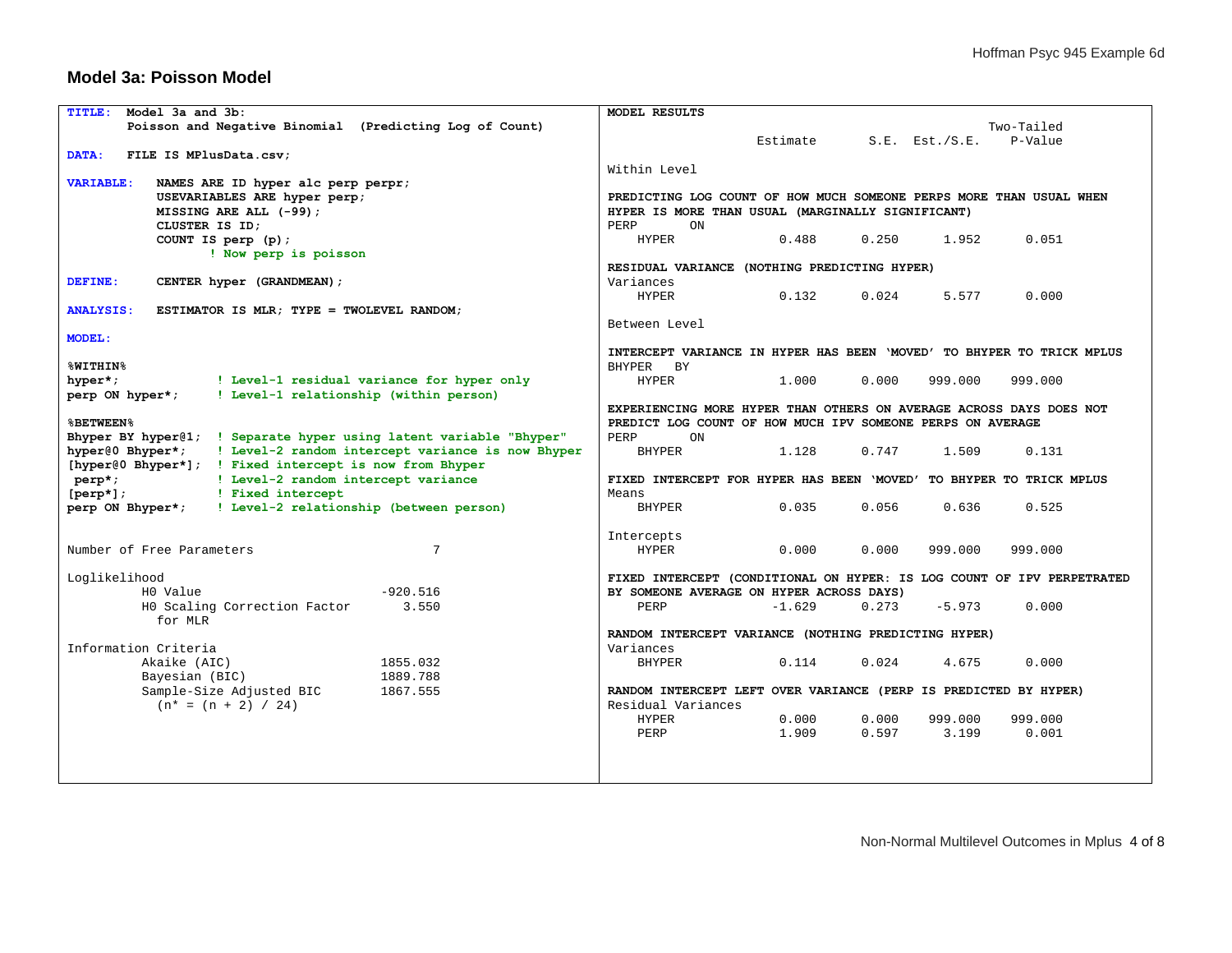## **Model 3b: Negative Binomial**

| <b>TITLE:</b><br>Model 3b: Negative Binomial (Predicting Log of Count still) | MODEL RESULTS                                                                                                                     |
|------------------------------------------------------------------------------|-----------------------------------------------------------------------------------------------------------------------------------|
| DATA:<br>FILE IS MPlusData.csv;                                              | Two-Tailed                                                                                                                        |
|                                                                              | Estimate<br>P-Value<br>$S.E.$ Est./ $S.E.$                                                                                        |
| <b>VARIABLE:</b><br>NAMES ARE ID hyper alc perp perpr;                       |                                                                                                                                   |
| USEVARIABLES ARE hyper perp;                                                 | Within Level                                                                                                                      |
| MISSING ARE ALL (-99);                                                       |                                                                                                                                   |
| CLUSTER IS ID:                                                               | PREDICTING LOG COUNT OF HOW MUCH SOMEONE PERPS MORE THAN USUAL WHEN                                                               |
| COUNT IS perp (nb);                                                          | HYPER IS MORE THAN USUAL (MARGINALLY SIGNIFICANT)                                                                                 |
| ! Now perp is Negative Binomial                                              | PERP<br>ON                                                                                                                        |
|                                                                              | <b>HYPER</b><br>0.000<br>1.350<br>0.359<br>3.758                                                                                  |
| DEFINE:<br>CENTER hyper (GRANDMEAN) ;                                        |                                                                                                                                   |
|                                                                              | RESIDUAL VARIANCE (NOTHING PREDICTING HYPER)                                                                                      |
| <b>ANALYSIS:</b><br>ESTIMATOR IS MLR; TYPE = TWOLEVEL RANDOM;                | Variances                                                                                                                         |
|                                                                              |                                                                                                                                   |
|                                                                              | <b>HYPER</b><br>0.132<br>0.024<br>5.577<br>0.000                                                                                  |
| <b>MODEL:</b>                                                                |                                                                                                                                   |
|                                                                              | "STRETCHINESS FACTOR" - NB FITS BETTER THAN POISSON, WHICH IS INDICATED                                                           |
| <b>%WITHIN%</b>                                                              | BY SIG. P-VALUE OR -2ALL. IF POISSON FITS OK DISPERSION SHOULD EQUAL 0)                                                           |
| ! Level-1 residual variance for hyper only<br>hyper*;                        | Dispersion                                                                                                                        |
| ! Level-1 relationship (within person)<br>perp ON hyper*;                    | PERP<br>2.441<br>0.679<br>3.595<br>0.000                                                                                          |
|                                                                              |                                                                                                                                   |
| <b>%BETWEEN%</b>                                                             | Between Level                                                                                                                     |
| Bhyper BY hyper@1; ! Separate hyper using latent variable "Bhyper"           |                                                                                                                                   |
| hyper@0 Bhyper*;<br>! Level-2 random intercept variance is now Bhyper        | INTERCEPT VARIANCE IN HYPER HAS BEEN 'MOVED' TO BHYPER TO TRICK MPLUS                                                             |
| [hyper@0 Bhyper*]; ! Fixed intercept is now from Bhyper                      | BHYPER BY                                                                                                                         |
| ! Level-2 random intercept variance<br>$perp$ ;                              | <b>HYPER</b><br>1,000<br>0.000<br>999.000<br>999.000                                                                              |
| ! Fixed intercept<br>$[perp]$ ;                                              |                                                                                                                                   |
| perp ON Bhyper*;<br>! Level-2 relationship (between person)                  | EXPERIENCING MORE HYPER THAN OTHERS ON AVERAGE ACROSS DAYS DOES NOT<br>PREDICT LOG COUNT OF HOW MUCH IPV SOMEONE PERPS ON AVERAGE |
| Number of Free Parameters<br>8                                               | PERP<br>ON                                                                                                                        |
|                                                                              | <b>BHYPER</b><br>0.519<br>0.784<br>0.663<br>0.508                                                                                 |
| Loglikelihood                                                                |                                                                                                                                   |
| HO Value<br>$-870.761$                                                       | FIXED INTERCEPT FOR HYPER HAS BEEN 'MOVED' TO BHYPER TO TRICK MPLUS                                                               |
| 2.918<br>HO Scaling Correction Factor                                        | Means                                                                                                                             |
| for MLR                                                                      | 0.056<br>BHYPER<br>0.034<br>0.614<br>0.539                                                                                        |
|                                                                              |                                                                                                                                   |
| Information Criteria                                                         | Intercepts<br><b>HYPER</b><br>0.000<br>0.000<br>999.000<br>999.000                                                                |
| Akaike (AIC)<br>1757.522                                                     |                                                                                                                                   |
| 1797.243                                                                     | FIXED INTERCEPT (CONDITIONAL ON HYPER: IS LOG COUNT OF IPV PERPETRATED                                                            |
| Bayesian (BIC)                                                               |                                                                                                                                   |
| Sample-Size Adjusted BIC<br>1771.834                                         | BY SOMEONE AVERAGE ON HYPER ACROSS DAYS)                                                                                          |
| $(n* = (n + 2) / 24)$                                                        | 0.275<br>$-5.891$<br>0.000<br>PERP<br>$-1.622$                                                                                    |
|                                                                              |                                                                                                                                   |
|                                                                              | RANDOM INTERCEPT VARIANCE (NOTHING PREDICTING HYPER)                                                                              |
|                                                                              | Variances                                                                                                                         |
|                                                                              | 0.000<br>BHYPER<br>0.114<br>0.024<br>4.665                                                                                        |
|                                                                              |                                                                                                                                   |
|                                                                              | RANDOM INTERCEPT LEFT OVER VARIANCE (PERP IS PREDICTED BY HYPER)                                                                  |
|                                                                              | Residual Variances                                                                                                                |
|                                                                              | <b>HYPER</b><br>0.000<br>0.000<br>999.000<br>999.000                                                                              |
|                                                                              | PERP<br>1.869<br>0.665<br>2.809<br>0.005                                                                                          |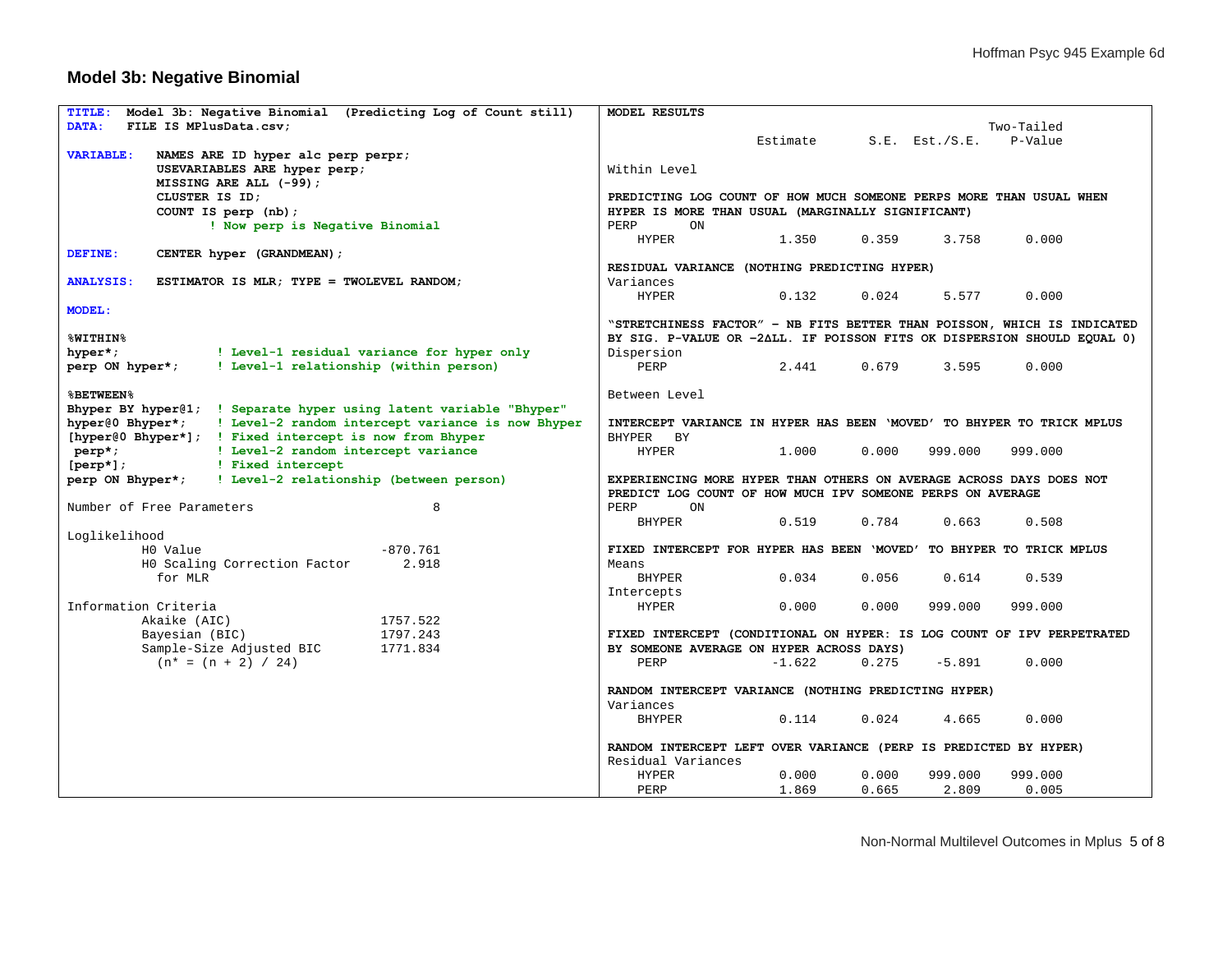## **Model 4: Negative Binomial Hurdle**

| <b>TITLE:</b>                                                                                                 | Model 4: Negative Binomial Hurdle                                                                                             |       |              |              | MODEL RESULTS |                                                      |          |            |                     |                                                                         |
|---------------------------------------------------------------------------------------------------------------|-------------------------------------------------------------------------------------------------------------------------------|-------|--------------|--------------|---------------|------------------------------------------------------|----------|------------|---------------------|-------------------------------------------------------------------------|
| Predicting 0, then Log of Count                                                                               |                                                                                                                               |       |              |              |               |                                                      |          | Two-Tailed |                     |                                                                         |
| DATA:                                                                                                         | FILE IS MPlusData.csv:                                                                                                        |       |              |              |               |                                                      | Estimate |            | $S.E.$ Est./ $S.E.$ | P-Value                                                                 |
|                                                                                                               |                                                                                                                               |       | Within Level |              |               |                                                      |          |            |                     |                                                                         |
| <b>VARIABLE:</b>                                                                                              | NAMES ARE ID hyper alc perp perpr;                                                                                            |       |              |              |               |                                                      |          |            |                     |                                                                         |
|                                                                                                               | USEVARIABLES ARE hyper perp;                                                                                                  |       |              |              |               |                                                      |          |            |                     | IF PERSON PERPETRATES, HYPER MORE THAN USUAL DOES NOT PREDICT HOW MUCH  |
|                                                                                                               | MISSING ARE ALL (-99);                                                                                                        |       |              |              |               | IPV THEY PERP THAT DAY                               |          |            |                     |                                                                         |
|                                                                                                               | CLUSTER IS ID;                                                                                                                |       |              |              | PERP          | ON                                                   |          |            |                     |                                                                         |
|                                                                                                               | COUNT IS perp (nbh);                                                                                                          |       |              |              | <b>HYPER</b>  |                                                      | 0.073    | 0.174      | 0.421               | 0.674                                                                   |
| ! Now perp is negative binomial hurdle (if 0 and how much)                                                    |                                                                                                                               |       |              |              |               |                                                      |          |            |                     | IF HIGHER ON HYPER THAN USUAL, LESS LIKELY TO "NOT HIT" (SO WILL HIT)   |
|                                                                                                               |                                                                                                                               |       |              |              |               |                                                      |          |            |                     | LOGIT OF NOT HITTING DECREASES BY -1.5 PER UNIT MORE HYPER THAN USUAL   |
|                                                                                                               |                                                                                                                               |       |              |              |               |                                                      |          |            |                     |                                                                         |
| DEFINE:                                                                                                       | CENTER hyper (GRANDMEAN);                                                                                                     |       |              |              | PERP#1        | <b>ON</b>                                            |          |            |                     |                                                                         |
| <b>ANALYSIS:</b>                                                                                              | ESTIMATOR IS MLR; TYPE = TWOLEVEL RANDOM;                                                                                     |       |              |              | <b>HYPER</b>  |                                                      | $-1.546$ | 0.436      | $-3.544$            | 0.000                                                                   |
|                                                                                                               |                                                                                                                               |       |              |              |               |                                                      |          |            |                     |                                                                         |
| <b>MODEL:</b>                                                                                                 |                                                                                                                               |       |              |              |               | RESIDUAL VARIANCE (NOTHING PREDICTING HYPER)         |          |            |                     |                                                                         |
| <b>%WITHIN%</b>                                                                                               |                                                                                                                               |       |              |              | Variances     |                                                      |          |            |                     |                                                                         |
| hyper*;                                                                                                       | ! Level-1 residual variance for hyper only                                                                                    |       |              |              | <b>HYPER</b>  |                                                      | 0.132    | 0.024      | 5.577               | 0.000                                                                   |
| ON hyper*;<br>perp                                                                                            | ! Level-1 relationship for log count                                                                                          |       |              |              |               |                                                      |          |            |                     |                                                                         |
| perp#1 ON hyper*;                                                                                             | ! Level-1 relationship for is 0?                                                                                              |       |              |              |               |                                                      |          |            |                     | "STRETCHINESS FACTOR" - NB FITS BETTER THAN POISSON, WHICH IS INDICATED |
|                                                                                                               |                                                                                                                               |       |              |              |               |                                                      |          |            |                     | BY SIG. P-VALUE OR -2ALL. IF POISSON FITS OK DISPERSION SHOULD EQUAL 0) |
| <b>&amp;BETWEEN%</b>                                                                                          |                                                                                                                               |       |              |              |               |                                                      |          |            |                     | IS WAY REDUCED ONCE THE ZEROS ARE FIT BY THE OTHER PART OF THE MODEL    |
| Bhyper BY hyper@1; ! Separate hyper using latent variable "Bhyper"                                            |                                                                                                                               |       |              |              | Dispersion    |                                                      |          |            |                     |                                                                         |
|                                                                                                               |                                                                                                                               |       |              |              | PERP          |                                                      | 0.264    | 0.219      | 1.204               | 0.229                                                                   |
|                                                                                                               | hyper@0 Bhyper*; ! Level-2 random intercept variance is now Bhyper<br>[hyper@0 Bhyper*]; ! Fixed intercept is now from Bhyper |       |              |              |               |                                                      |          |            |                     |                                                                         |
| perp*;                                                                                                        |                                                                                                                               |       |              |              | Between Level |                                                      |          |            |                     |                                                                         |
| ! Level-2 random intercept variance for amount<br>$perp$ #1*;<br>! Level-2 random intercept variance for if 0 |                                                                                                                               |       |              |              |               |                                                      |          |            |                     |                                                                         |
| $[perp]$ ;                                                                                                    |                                                                                                                               |       |              |              |               |                                                      |          |            |                     | INTERCEPT VARIANCE IN HYPER HAS BEEN 'MOVED' TO BHYPER TO TRICK MPLUS   |
| ! Fixed intercept for amount<br>$[perp 1*]$ ;<br>! Fixed intercept for if 0                                   |                                                                                                                               |       | BHYPER BY    |              |               |                                                      |          |            |                     |                                                                         |
|                                                                                                               |                                                                                                                               |       |              | <b>HYPER</b> |               | 1,000                                                | 0.000    | 999.000    | 999.000             |                                                                         |
| perp ON Bhyper*; ! Level-2 relationship for amount<br>perp#1 ON Bhyper*; ! Level-2 relationship for if 0      |                                                                                                                               |       |              |              |               |                                                      |          |            |                     |                                                                         |
| Number of Free Parameters                                                                                     |                                                                                                                               |       | 12           |              |               |                                                      |          |            |                     |                                                                         |
|                                                                                                               |                                                                                                                               |       |              |              |               |                                                      |          |            |                     | AMONG HITTERS, EXPERIENCING MORE HYPER THAN OTHERS ON AVERAGE ACROSS    |
| Loglikelihood                                                                                                 |                                                                                                                               |       |              |              |               |                                                      |          |            |                     | DAYS DOES NOT PREDICT LOG COUNT OF IPV SOMEONE PERPS ON AVERAGE         |
| H0 Value                                                                                                      |                                                                                                                               |       | $-860.832$   |              | PERP          | ON                                                   |          |            |                     |                                                                         |
|                                                                                                               | HO Scaling Correction Factor                                                                                                  |       | 2.247        |              | <b>BHYPER</b> |                                                      | 0.264    | 0.471      | 0.561               | 0.574                                                                   |
| for MLR                                                                                                       |                                                                                                                               |       |              |              |               |                                                      |          |            |                     |                                                                         |
| Information Criteria                                                                                          |                                                                                                                               |       |              |              |               |                                                      |          |            |                     | EXPERIENCING MORE HYPER THAN OTHERS ON AVERAGE ACROSS DAYS DOES NOT     |
|                                                                                                               | Akaike (AIC)                                                                                                                  |       | 1745.664     |              |               | PREDICT LOGIT OF NOT HITTING                         |          |            |                     |                                                                         |
|                                                                                                               | Bayesian (BIC)                                                                                                                |       | 1805.245     |              | PERP#1        | ON                                                   |          |            |                     |                                                                         |
|                                                                                                               | Sample-Size Adjusted BIC                                                                                                      |       | 1767.131     |              | <b>BHYPER</b> |                                                      | $-0.527$ | 0.854      | $-0.616$            | 0.538                                                                   |
|                                                                                                               | $(n* = (n + 2) / 24)$                                                                                                         |       |              |              |               |                                                      |          |            |                     |                                                                         |
|                                                                                                               |                                                                                                                               |       |              |              |               |                                                      |          |            |                     | FIXED INTERCEPT FOR HYPER HAS BEEN 'MOVED' TO BHYPER TO TRICK MPLUS     |
| RANDOM INTERCEPT VARIANCE (NOTHING PREDICTING HYPER)                                                          |                                                                                                                               |       |              |              | Means         |                                                      |          |            |                     |                                                                         |
| Variances                                                                                                     |                                                                                                                               |       |              |              | <b>BHYPER</b> |                                                      | 0.035    | 0.056      | 0.620               | 0.535                                                                   |
| <b>BHYPER</b>                                                                                                 | 0.115                                                                                                                         | 0.025 | 4.661        | 0.000        |               |                                                      |          |            |                     |                                                                         |
|                                                                                                               |                                                                                                                               |       |              |              |               |                                                      |          |            |                     | FIXED INTERCEPT (CONDITIONAL ON HYPER: IS LOG COUNT OR LOGIT OF IPV     |
| RANDOM INTERCEPT LEFT OVER VARIANCE (PERP IS PREDICTED BY HYPER)                                              |                                                                                                                               |       |              |              |               | PERPETRATED BY SOMEONE AVERAGE ON HYPER ACROSS DAYS) |          |            |                     |                                                                         |
| Residual Variances                                                                                            |                                                                                                                               |       |              |              | Intercepts    |                                                      |          |            |                     |                                                                         |
| <b>HYPER</b>                                                                                                  | 0.000                                                                                                                         | 0.000 | 999.000      | 999.000      | <b>HYPER</b>  |                                                      | 0.000    | 0.000      | 999.000             | 999.000                                                                 |
| PERP#1                                                                                                        | 1.856                                                                                                                         | 0.720 | 2.579        | 0.010        | PERP#1        |                                                      | 2.006    | 0.274      | 7.335               | 0.000                                                                   |
| PERP                                                                                                          | 0.241                                                                                                                         | 0.134 | 1.801        | 0.072        | PERP          |                                                      | 0.385    | 0.169      | 2.274               | 0.023                                                                   |
|                                                                                                               |                                                                                                                               |       |              |              |               |                                                      |          |            |                     |                                                                         |

Non-Normal Multilevel Outcomes in Mplus 6 of 8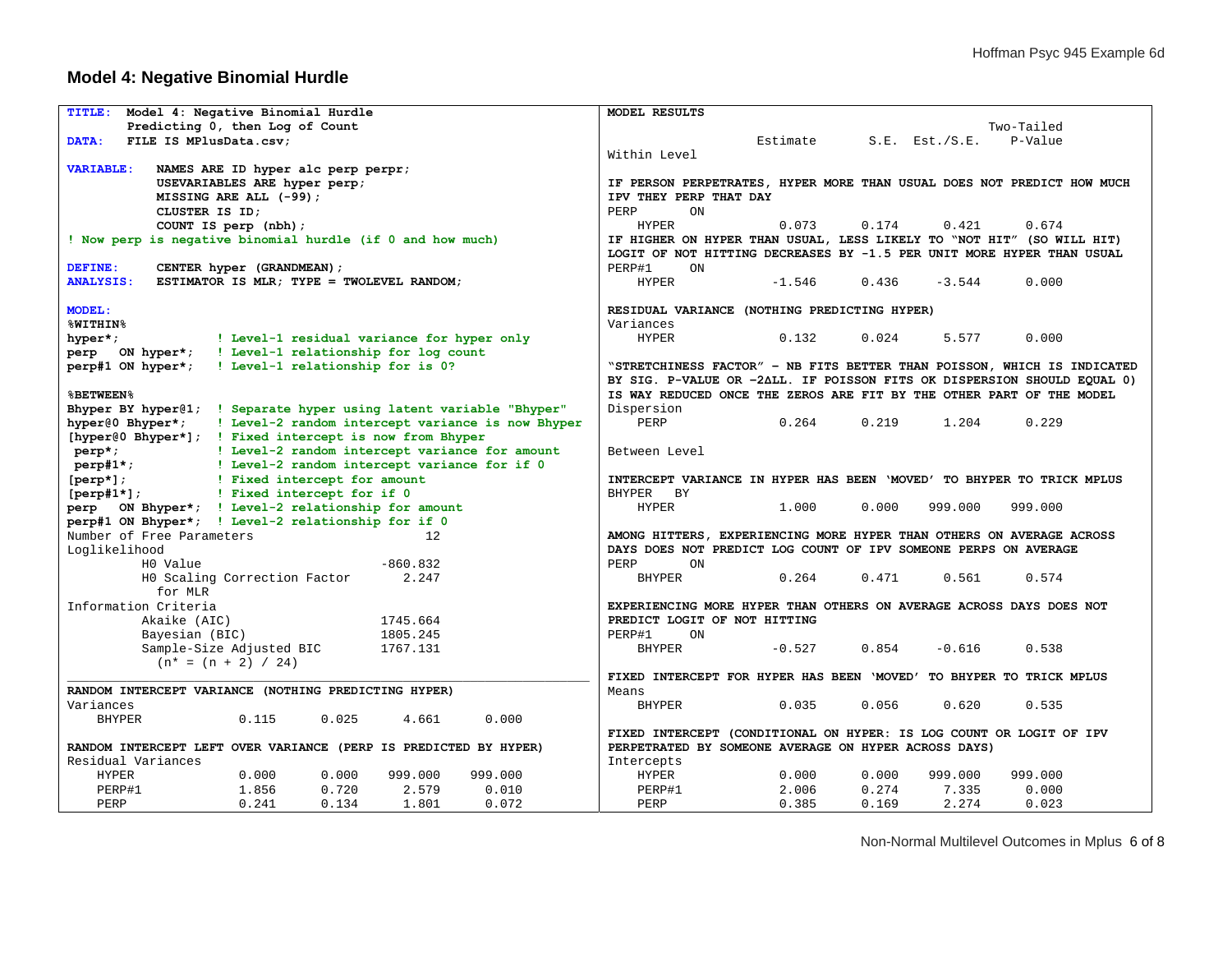# **Model 5: Two-Part Distribution Model (with log transform for continuous part)**

| Model 5: Two-Part Distributions (1 vs. something - "if and<br><b>TITLE:</b> | MODEL RESULTS                                                           |  |  |  |  |
|-----------------------------------------------------------------------------|-------------------------------------------------------------------------|--|--|--|--|
| how much", log amount predicted as continuous)                              | Two-Tailed                                                              |  |  |  |  |
| FILE IS MPlusData.csv;<br>DATA:                                             | Estimate<br>P-Value<br>$S.E.$ Est./ $S.E.$                              |  |  |  |  |
| DATA TWOPART:<br>! Instructs Mplus to cut up each into 0/log of amount      | Within Level                                                            |  |  |  |  |
| <b>NAMES ARE</b><br>perp;                                                   | IF PERSON PERPETRATES, HYPER MORE THAN USUAL DOES NOT PREDICT LOG       |  |  |  |  |
| <b>BINARY ARE</b><br>Bperp;                                                 | AMOUNT OF HOW MUCH IPV THEY PERP THAT DAY                               |  |  |  |  |
| CONTINUOUS ARE Cperp;                                                       | CPERP<br>ON                                                             |  |  |  |  |
| CUTPOINT IS 0;                                                              | <b>HYPER</b><br>0.124<br>0.097<br>1.281<br>0.200                        |  |  |  |  |
| TRANSFORM IS LOG; ! Could also use "NONE" for no transformation             |                                                                         |  |  |  |  |
| <b>VARIABLE:</b><br>NAMES ARE ID hyper alc perp perpr;                      | IF HIGHER ON HYPER THAN USUAL, MORE LIKELY TO HIT (OPPOSITE OF NBH)     |  |  |  |  |
| USEVARIABLES ARE hyper Bperp Cperp;                                         | LOGIT OF HITTING INCREASES BY 1.5 PER UNIT MORE HYPER THAN USUAL        |  |  |  |  |
| CATEGORICAL ARE Bperp;                                                      | <b>BPERP</b><br>ON                                                      |  |  |  |  |
| MISSING ARE ALL (-99);                                                      | 0.436<br>3.557<br>0.000<br><b>HYPER</b><br>1.552                        |  |  |  |  |
| CLUSTER IS ID:                                                              |                                                                         |  |  |  |  |
| DEFINE:<br>CENTER hyper (GRANDMEAN);                                        | RESIDUAL VARIANCE (NOTHING PREDICTING HYPER)                            |  |  |  |  |
| <b>ANALYSIS:</b><br>ESTIMATOR IS MLR; TYPE = TWOLEVEL RANDOM;               | Variances                                                               |  |  |  |  |
| <b>MODEL:</b>                                                               | <b>HYPER</b><br>0.132<br>5.577<br>0.000                                 |  |  |  |  |
|                                                                             | 0.024                                                                   |  |  |  |  |
| <b>%WITHIN%</b>                                                             |                                                                         |  |  |  |  |
| hyper* Cperp*;<br>! Level-1 residual variance for both                      | RESIDUAL LEFT OVER VARIANCE (PERP IS PREDICTED BY HYPER)                |  |  |  |  |
| Cperp ON hyper*;<br>! Level-1 relationship for amount                       | Residual Variances                                                      |  |  |  |  |
| Bperp ON hyper*;<br>! Level-1 relationship for is NOT 0?                    | CPERP<br>0.274<br>0.040<br>6.797<br>0.000                               |  |  |  |  |
|                                                                             |                                                                         |  |  |  |  |
| <b>&amp;BETWEEN%</b>                                                        | Between Level                                                           |  |  |  |  |
| Bhyper BY hyper(1; ! Separate hyper using latent variable "Bhyper"          |                                                                         |  |  |  |  |
| hyper@0 Bhyper*;<br>! Level-2 random intercept variance is now Bhyper       | INTERCEPT VARIANCE IN HYPER HAS BEEN 'MOVED' TO BHYPER TO TRICK MPLUS   |  |  |  |  |
| [hyper@0 Bhyper*]; ! Fixed intercept is now from Bhyper                     | BHYPER BY                                                               |  |  |  |  |
| ! Level-2 random intercept variance for amount<br>$Cperp$ ;                 | <b>HYPER</b><br>0.000<br>1,000<br>999.000<br>999,000                    |  |  |  |  |
| ! Level-2 random intercept variance for if NOT 0<br>$Bperp$ ;               |                                                                         |  |  |  |  |
| $[Cperp]$ ;<br>! Fixed intercept for amount                                 | AMONG HITTERS, EXPERIENCING MORE HYPER THAN OTHERS ON AVERAGE ACROSS    |  |  |  |  |
| $[Berp$1*];$<br>! Fixed threshold for if NOT 0                              | DAYS DOES NOT PREDICT LOG AMOUNT OF IPV SOMEONE PERPS ON AVERAGE        |  |  |  |  |
| Cperp ON Bhyper*; ! Level-2 relationship for amount                         | CPERP<br>ON                                                             |  |  |  |  |
| Bperp ON Bhyper*; ! Level-2 relationship for if NOT 0                       | 0.263<br>0.249<br>0.804<br><b>BHYPER</b><br>0.065                       |  |  |  |  |
| Number of Free Parameters<br>12                                             |                                                                         |  |  |  |  |
| Loglikelihood                                                               | EXPERIENCING MORE HYPER THAN OTHERS ON AVERAGE ACROSS DAYS DOES NOT     |  |  |  |  |
| $-794.694$<br>HO Value                                                      | PREDICT LOGIT OF HITTING                                                |  |  |  |  |
| HO Scaling Correction Factor<br>2.246                                       | <b>BPERP</b><br>ON                                                      |  |  |  |  |
| for MLR                                                                     | 0.859<br>0.566<br><b>BHYPER</b><br>0.493<br>0.574                       |  |  |  |  |
| Information Criteria                                                        |                                                                         |  |  |  |  |
| 1613.388<br>Akaike (AIC)                                                    | FIXED INTERCEPT FOR HYPER HAS BEEN 'MOVED' TO BHYPER TO TRICK MPLUS     |  |  |  |  |
| 1672.969<br>Bayesian (BIC)                                                  | Means                                                                   |  |  |  |  |
| Sample-Size Adjusted BIC<br>1634.855                                        | <b>BHYPER</b><br>0.034<br>0.056<br>0.609<br>0.543                       |  |  |  |  |
| $(n* = (n + 2) / 24)$                                                       |                                                                         |  |  |  |  |
|                                                                             | FIXED INTERCEPT (CONDITIONAL ON HYPER: IS LOG AMOUNT OF IPV PERPETRATED |  |  |  |  |
| RANDOM INTERCEPT VARIANCE (NOTHING PREDICTING HYPER)                        | BY SOMEONE AVERAGE ON HYPER ACROSS DAYS)                                |  |  |  |  |
| Variances                                                                   | Intercepts                                                              |  |  |  |  |
| <b>BHYPER</b><br>0.025<br>4.652<br>0.000<br>0.114                           | <b>HYPER</b><br>0.000<br>0.000<br>999.000<br>999.000                    |  |  |  |  |
| RANDOM INTERCEPT LEFT OVER VARIANCE (PERP IS PREDICTED BY HYPER)            | 0.608<br>0.075<br>CPERP<br>8.077<br>0.000                               |  |  |  |  |
| Residual Variances                                                          | FIXED INTERCEPT (CONDITIONAL ON HYPER: IS LOGIT OF NOT HITTING FOR      |  |  |  |  |
| 0.720<br><b>BPERP</b><br>1.860<br>2.583<br>0.010                            | SOMEONE AVERAGE ON HYPER ACROSS DAYS)                                   |  |  |  |  |
| 0.000<br>0.000<br><b>HYPER</b><br>999.000<br>999.000                        | Thresholds                                                              |  |  |  |  |
| <b>CPERP</b><br>0.099<br>0.047<br>2.108<br>0.035                            | 0.000<br>BPERPS1<br>2.006<br>0.274<br>7.331                             |  |  |  |  |

Non-Normal Multilevel Outcomes in Mplus 7 of 8